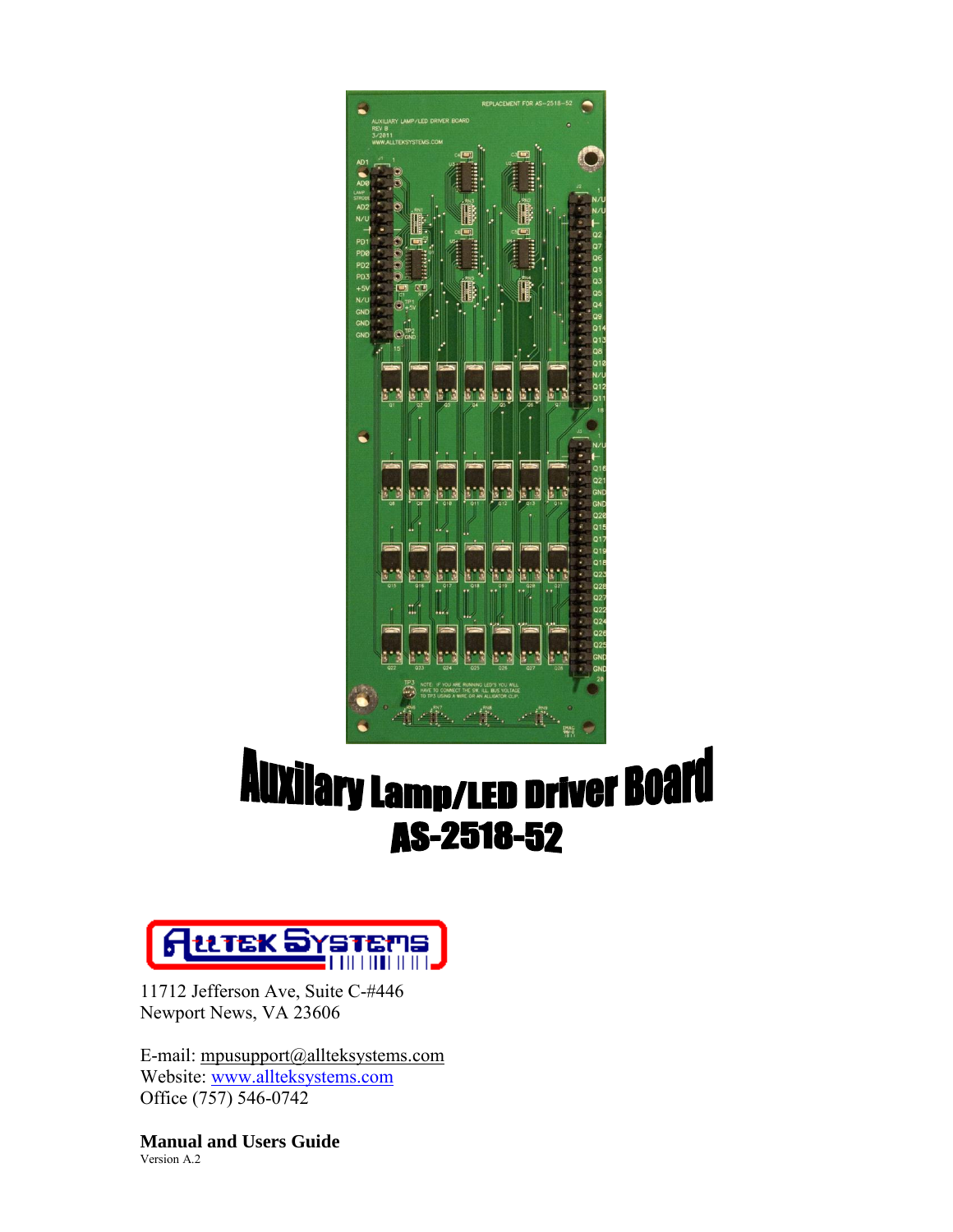## *Getting Started*

Thank you for purchasing The Auxiliary Lamp/LED Driver Board that replaces the AS-2518-52.

The Auxiliary Lamp/LED Driver Board includes a limited lifetime warranty. See the website for details if you need to send the board in for repair. Also don't forget to checkout our website for other great replacement board products.

The following instructions will allow you to have your pinball machine setup and ready to play quickly. If at any time you are unsure of how to proceed or have a question, STOP. We offer e-mail support at  $m$  m  $a$  allteksystems.com with an ever improving technical support page on our website at [www.allteksystems.com.](http://www.allteksystems.com/)

## *Plugging in the Lamp/LED Driver Board*

Pull the new Lamp/LED Driver Board out of the anti-static bag and mount the board. Make sure you secure the board using the mounting screws. The orientation of the board could be different depending on your game. Plug in the connectors.



Mounting Screw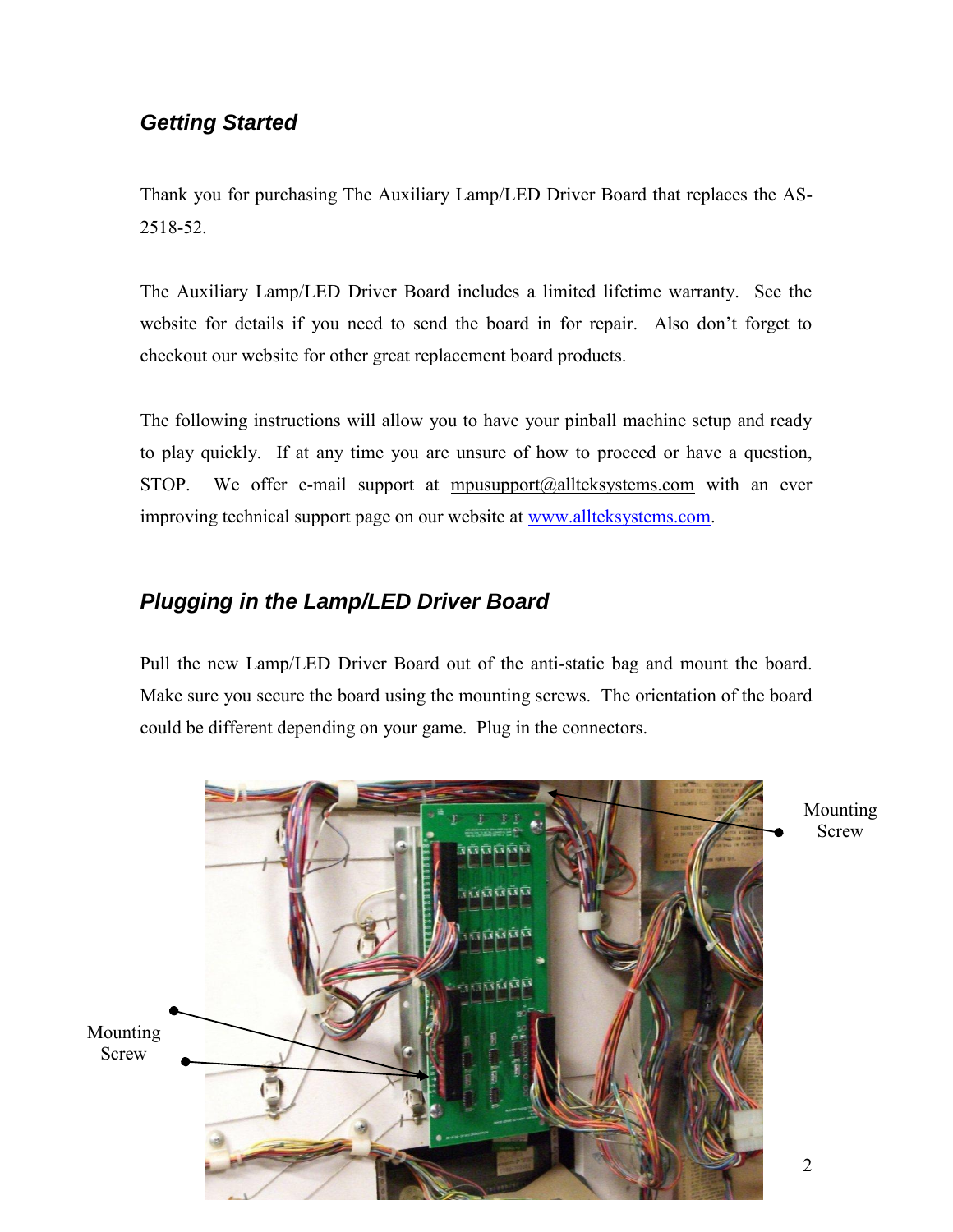Now the big decision, are you planning on using the new board to control lamps or LED's? If using the new board to drive original lamps then you can stop here. You're done. Turn on the game and have fun.

If using the new Auxiliary Lamp/LED Driver Board with the new style LED lights then let's get started. The problem with using LED's is they might flicker. The new board will cure the problem and is most likely the reason you purchased the board.

## *Getting Control LED power to your new Board*

Since you are using the new driver board for LED's we need to get power to correct the flickering problem. First, find TP3 on the new board. It's located in the lower left corner. Included in the new board packaging is a jumper. The side that has the terminal connector will get inserted on the TP3 pin but not at this time. We just want you to know where the wire will get connected.